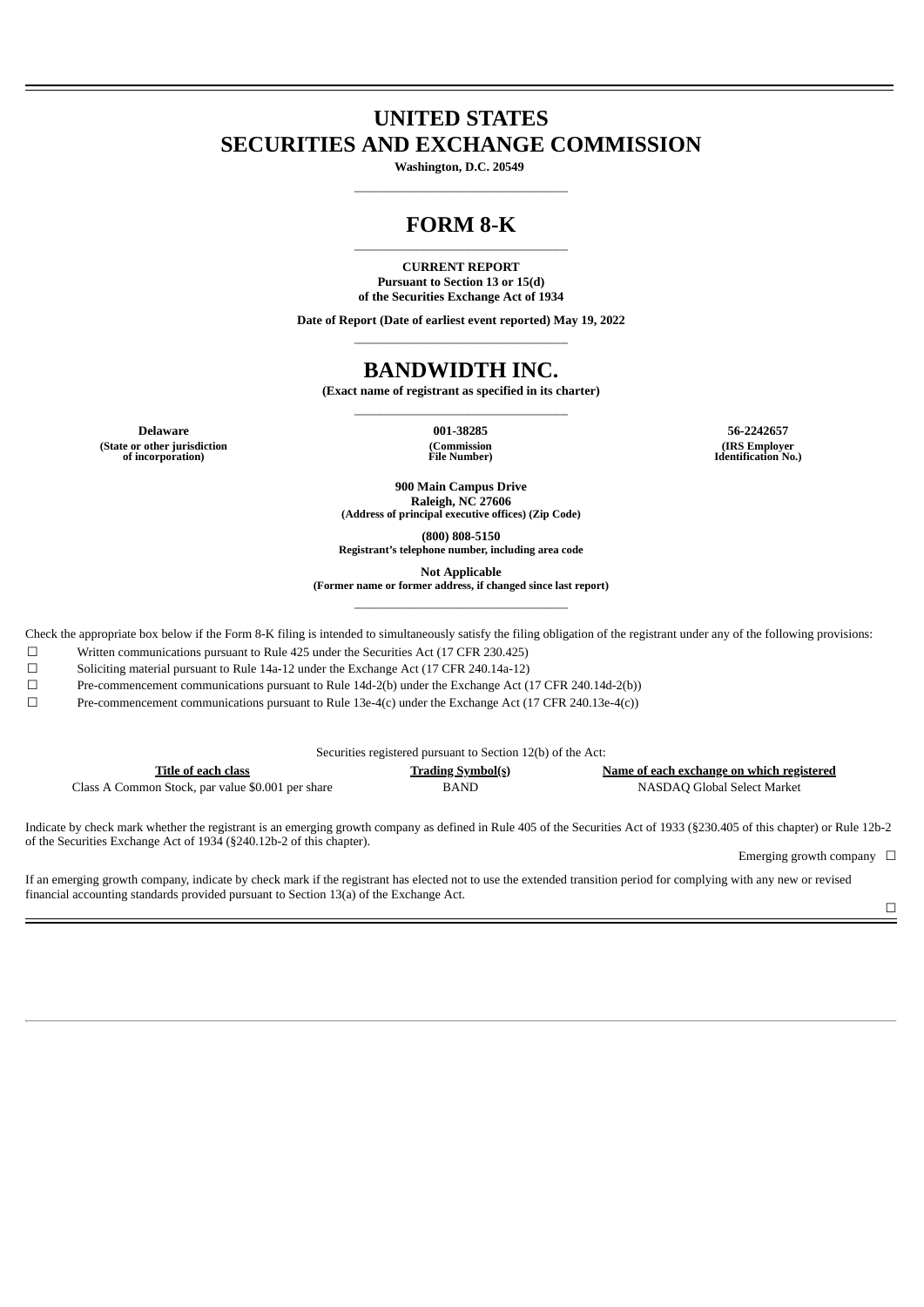#### **Item 5.07. Submission of Matters to a Vote of Security Holders.**

On May 19, 2022, Bandwidth Inc. (the "Company") held its 2022 Annual Meeting of Stockholders (the "Meeting"). The Company's stockholders voted on three proposals at the Meeting, each of which is described in more detail in the Company's definitive proxy statement filed with the Securities and Exchange Commission on April 5, 2022. Holders of the Company's Class A common stock were entitled to one vote for each share held as of the close of business on March 23, 2022 (the "Record Date") and holders of the Company's Class B common stock were entitled to ten votes for each share held as of the close of business on the Record Date. The Class A common stock and Class B common stock voted as a single class on all matters. Present at the Meeting in person or by proxy were holders of 18,411,128 shares of Class A common stock and 1,956,777 shares of Class B common stock, together representing a total of 37,978,898 votes, or 88.4% of the eligible votes as of the Record Date, and constituting a quorum. The results with respect to each proposal are set forth below:

#### **Proposal 1 — Election of Directors.**

The stockholders elected the persons named below as Class II directors to serve until the 2025 annual meeting of stockholders and until their successors are duly elected and qualified. The results of such vote were:

| Nominee            | For        | Withheld/Abstain | <b>Broker Non-Votes</b> |
|--------------------|------------|------------------|-------------------------|
| John C. Murdock    | 27,494,400 | 7.517.561        | 2,966,938               |
| Douglas A. Suriano | 29,491,396 | 5,520,565        | 2,966,938               |

#### **Proposal 2 — Ratification of Appointment of Independent Registered Public Accounting Firm.**

The stockholders ratified the appointment of Ernst & Young LLP as the Company's independent registered public accounting firm for the fiscal year ending December 31, 2022. The results of such vote were:

| For        | <b>Against</b> | Withheld/Abstain |
|------------|----------------|------------------|
| 37,661,651 | 281.742        | 35,506           |

#### Proposal 3 - Approval, on an Advisory Basis, of the Compensation of the Company's Named Executive Officers.

The stockholders approved, on an advisory basis, the compensation of the Company's named executive officers. The results of such vote were:

| For        | <b>Against</b> | Withheld/Abstain | <b>Broker Non-Votes</b> |
|------------|----------------|------------------|-------------------------|
| 31,290,441 | 3,655,315      | 66.204           | 2,966,938               |